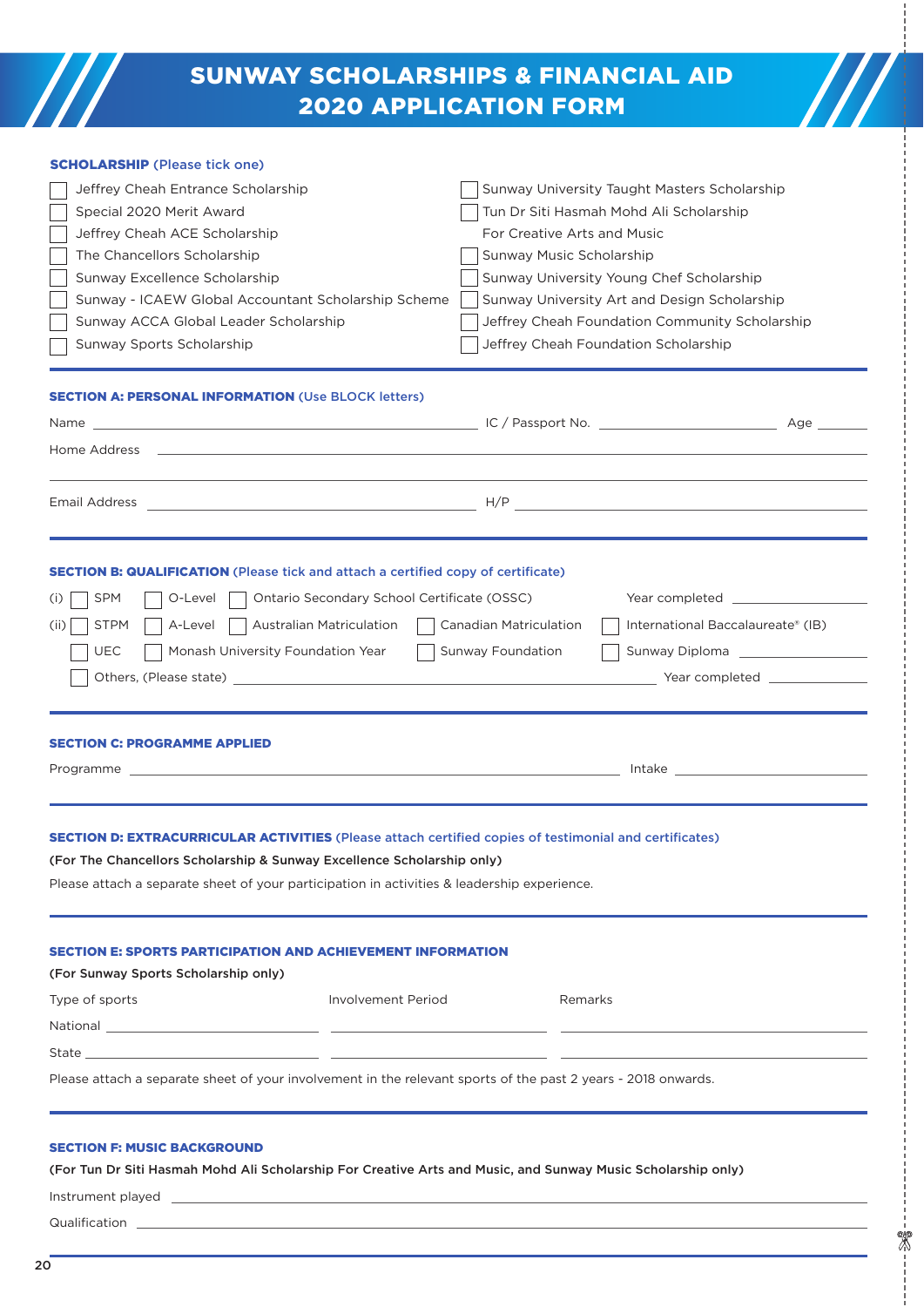## SECTION G: FAMILY BACKGROUND

#### (For Jeffrey Cheah Foundation Community Scholarship and Jeffrey Cheah Foundation Scholarship applications only)

(Please attach a certified copy of Parents'/Guardian's income tax statement and 3 consecutive months' salary slips. For retirees, the last drawn pay slip must be enclosed)

| Father/Guardian                                               |     | Mother/Guardian                                        |     |
|---------------------------------------------------------------|-----|--------------------------------------------------------|-----|
| Name                                                          |     | Name                                                   |     |
| I.C. No.                                                      | Age | I.C. No.                                               | Age |
| Occupation                                                    |     | Occupation                                             |     |
| Married<br>Separated<br>Single<br>Deceased<br><b>Divorced</b> |     | Married<br>Separated<br>Single<br>Deceased<br>Divorced |     |
| *Name & Address of Employers                                  |     | *Name & Address of Employers                           |     |
| Monthly Income (RM)                                           |     | Monthly Income (RM)                                    |     |
| Income from other sources (RM)                                |     | Income from other sources (RM)                         |     |

\* Please indicate if your parents/guardians are self-employed

# **Siblings' or other dependents' details**

|      |               |     | If working |                        | If studying                    |                                |
|------|---------------|-----|------------|------------------------|--------------------------------|--------------------------------|
| Name | Gender<br>M/F | Age | Occupation | Monthly<br>Income (RM) | Name of School/<br>Institution | Source of Financial<br>Support |
|      |               |     |            |                        |                                |                                |
|      |               |     |            |                        |                                |                                |
|      |               |     |            |                        |                                |                                |
|      |               |     |            |                        |                                |                                |

### **Residential Home/Community Care Centre Information**

| Name of home/centre                               |  |
|---------------------------------------------------|--|
| Address                                           |  |
|                                                   |  |
| Name of coordinator/chairperson/supervisor/leader |  |
| Position/title                                    |  |
| Telephone no. (home/centre)                       |  |
| Mobile                                            |  |
| Email address                                     |  |